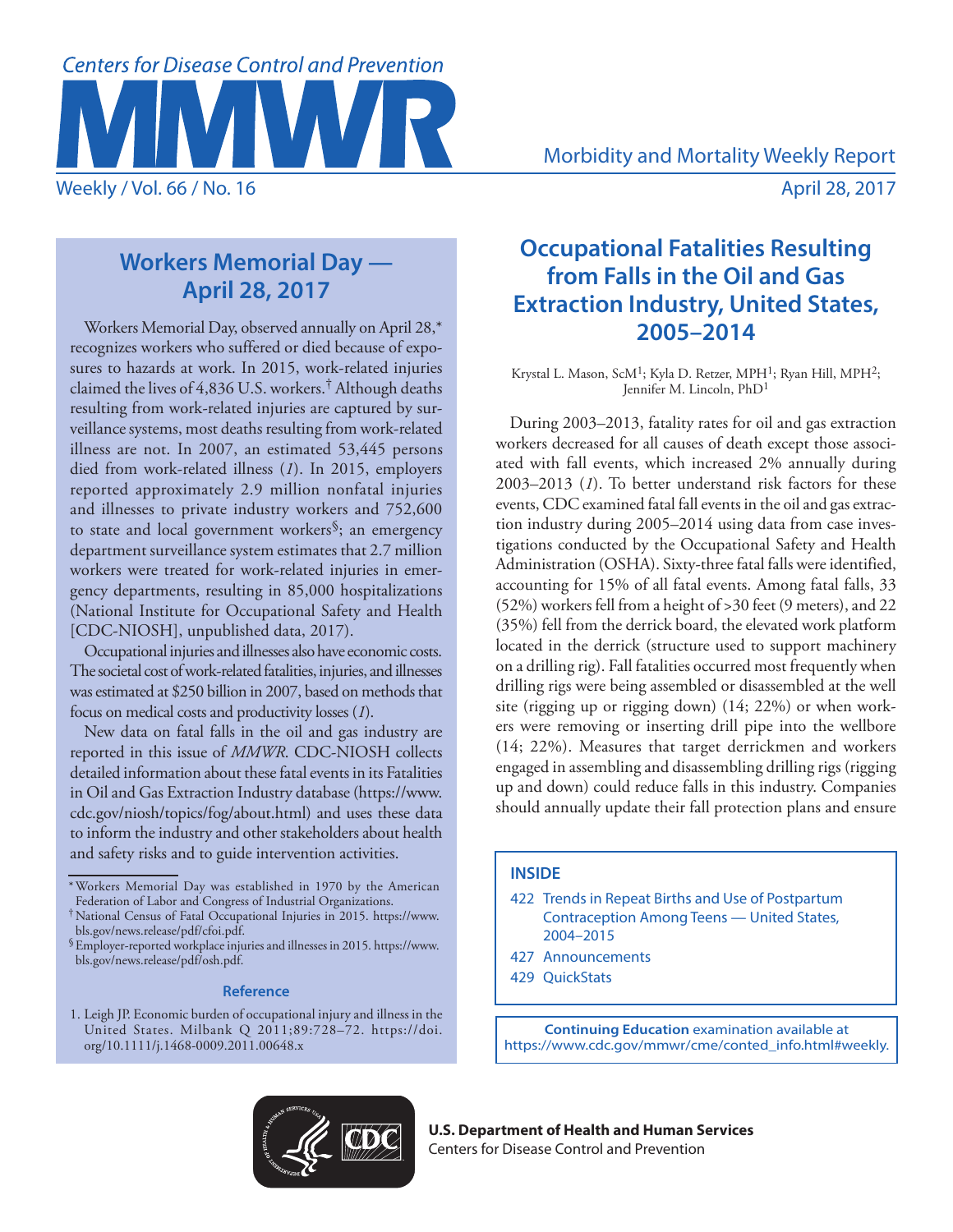effective fall prevention programs are in place for workers at highest risk for falls, including providing trainings on proper use, fit, and inspection of personal protective equipment.

A dataset of all U.S. land-based oil and gas worker fatality investigations that occurred during 2005–2014 was provided by OSHA under a memorandum of agreement to the National Institute for Occupational Safety and Health (NIOSH). The investigations were conducted by the respective federal, state, or area OSHA office where the event occurred. The North American Industry Classification System (NAICS) was used to categorize fatal events occurring among the three types of companies in the oil and gas extraction industry: 1) oil and gas operators (companies that control and manage leased areas [NAICS 211]); 2) drilling contractors (companies that drill the wells [NAICS 213111]); and 3) well-servicing companies (companies that provide all other types of support operations that prepare a well for production and completion [NAICS 213112]) (*2*). The Occupational Injury and Illness Classification System was used to identify and code fatal fall events (*3*).

Additional variables were created by conducting key word searches of the description field of the dataset. For 15 (24%) of the 63 fatal falls, additional information was collected from media reports. A classification scheme was created that included the following variables: fall height, location of fall, activity immediately before the fall, use of fall protection, and whether the worker was securely tied to an appropriate anchor through a fall arrest or a fall restraint system.\* Worker population estimates from the Bureau of Labor Statistics, Quarterly Census of Employment and Wages were used to calculate rates. Poisson regression was used to assess the trend in rates of fatal falls during 2005–2014, which were considered statistically significant if  $p<0.05$ .

Sixty-three oil and gas extraction workers died as the result of a fall during 2005–2014, (average = 6.3 fatalities per year). Fall fatality rates declined an average of 6.3% per year (incidence rate ratio = 0.937) during this time but were not statistically significant ( $p = 0.138$ ). Among 61 (97%) fall-associated deaths in which the sex of the victim was known, all were male. The average age of victims was 36 years (range = 21–76 years). The majority of falls (33; 52%) were from a height of >30 feet (9 meters) (Table). Among 56 cases in which the location of the fall was known, 22 (35%) victims fell from the derrick board (Figure 1). The two most common activities occurring immediately before the fatal falls were pipe handling (14; 22%) and rigging up or rigging down (14; 22%). However, the activity occurring immediately before the fall was not determined for 22 (35%) cases.

The *MMWR* series of publications is published by the Center for Surveillance, Epidemiology, and Laboratory Services, Centers for Disease Control and Prevention (CDC), U.S. Department of Health and Human Services, Atlanta, GA 30329-4027.

**Suggested citation:** [Author names; first three, then et al., if more than six.] [Report title]. MMWR Morb Mortal Wkly Rep 2017;66:[inclusive page numbers].

### **Centers for Disease Control and Prevention**

Anne Schuchat, MD, *Acting Director* Patricia M. Griffin, MD, *Acting Associate Director for Science* Joanne Cono, MD, ScM, *Director, Office of Science Quality*  Chesley L. Richards, MD, MPH, *Deputy Director for Public Health Scientific Services* Michael F. Iademarco, MD, MPH, *Director, Center for Surveillance, Epidemiology, and Laboratory Services*

#### *MMWR* **Editorial and Production Staff (Weekly)**

Sonja A. Rasmussen, MD, MS, *Editor-in-Chief* Charlotte K. Kent, PhD, MPH, *Executive Editor* Jacqueline Gindler, MD, *Editor* Teresa F. Rutledge, *Managing Editor* Douglas W. Weatherwax, *Lead Technical Writer-Editor* Stacy A. Benton, Soumya Dunworth, PhD, Teresa M. Hood, MS, *Technical Writer-Editors*

Martha F. Boyd, *Lead Visual Information Specialist* Maureen A. Leahy, Julia C. Martinroe, Stephen R. Spriggs, Tong Yang, *Visual Information Specialists* Quang M. Doan, MBA, Phyllis H. King, Terraye M. Starr, Moua Yang, *Information Technology Specialists*

### *MMWR* **Editorial Board**

Timothy F. Jones, MD, *Chairman* Matthew L. Boulton, MD, MPH Virginia A. Caine, MD Katherine Lyon Daniel, PhD Jonathan E. Fielding, MD, MPH, MBA David W. Fleming, MD

William E. Halperin, MD, DrPH, MPH King K. Holmes, MD, PhD Robin Ikeda, MD, MPH Rima F. Khabbaz, MD Phyllis Meadows, PhD, MSN, RN Jewel Mullen, MD, MPH, MPA

Jeff Niederdeppe, PhD Patricia Quinlisk, MD, MPH Patrick L. Remington, MD, MPH Carlos Roig, MS, MA William L. Roper, MD, MPH William Schaffner, MD

<sup>\*</sup>Two common types of fall protection equipment include the fall arrest system and a fall restraint system. The fall arrest system consists of a vertical lifeline, connectors, lanyard, and harness with an anchorage point overhead, serving to arrest the fall of a worker. The fall restraint system consists of a harness, lifeline and/or lanyard, and a 5,000 pound capacity anchor which keeps the worker from reaching a fall point. There are also climbing assist devices that can be used while the worker is climbing the derrick ladder.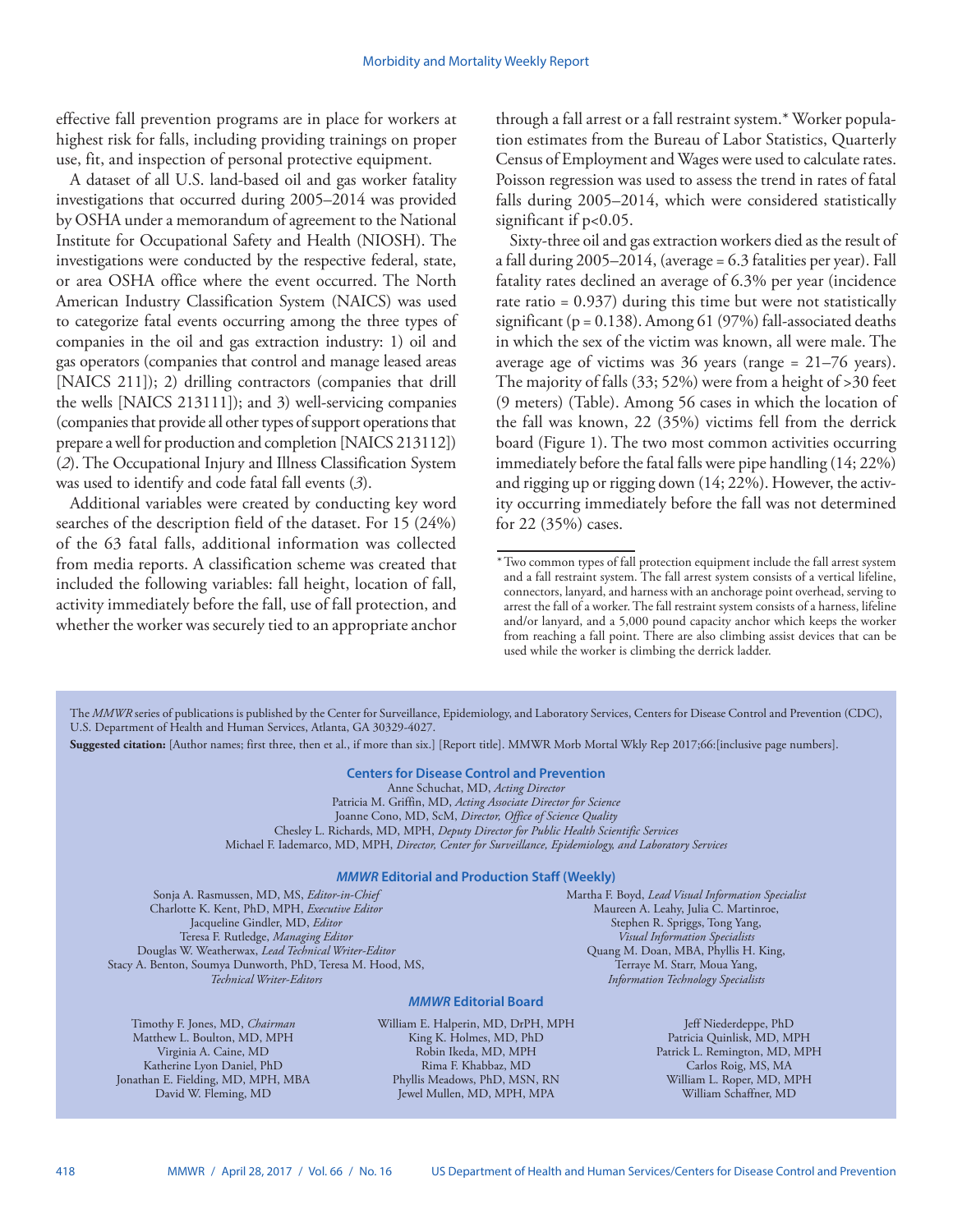| TABLE. Characteristics of fatal falls among workers ( $N = 63$ ) in the oil |
|-----------------------------------------------------------------------------|
| and gas extraction industry - United States, 2005-2014                      |

| Characteristic                                         | No. (%) |
|--------------------------------------------------------|---------|
| Age group (yrs)                                        |         |
| $20 - 29$                                              | 23(37)  |
| $30 - 39$                                              | 16(25)  |
| $40 - 49$                                              | 10(16)  |
| $\geq 50$                                              | 10(16)  |
| Unknown                                                | 4(6)    |
| Sex                                                    |         |
| Male                                                   | 61 (97) |
| Female                                                 | 0(0)    |
| Unknown                                                | 2(3)    |
| Industry (NAICS code)                                  |         |
| Oil and gas operators (211)                            | 1(2)    |
| Drilling oil and gas wells (213111)                    | 38 (60) |
| Support activities for oil and gas operations (213112) | 24 (38) |
| Fall height (feet)                                     |         |
| 0                                                      | 3(5)    |
| $1 - 10$                                               | 4(6)    |
| $11 - 20$                                              | 6(10)   |
| $21 - 30$                                              | 6(10)   |
| $31 - 40$                                              | 5(8)    |
| $41 - 50$                                              | 5(8)    |
| $51 - 60$                                              | 8(13)   |
| $61 - 70$                                              | 3(5)    |
| $71 - 80$                                              | 3(5)    |
| $\geq 81$                                              | 9(14)   |
| >30                                                    | 33 (52) |
| Unknown                                                | 11(17)  |
| Location                                               |         |
| Derrick board                                          | 22 (35) |
| Rig floor                                              | 8(13)   |
| Derrick ladder                                         | 5(8)    |
| Offshore rig                                           | 3(5)    |
| Stabbing board <sup>†</sup>                            | 3(5)    |
| Other                                                  | 15(24)  |
| Unknown                                                | 7(11)   |

Among the three types of companies, drilling contractor workers experienced both the largest proportion of fatal fall injuries (38; 60%) and the highest fall-associated fatality rate (4.5 deaths per 100,000 workers). Twenty-four fatal fall injuries (38%) occurred among well-servicing company workers (1.1 per 100,000 workers), and only one worker death resulting from a fall occurred among oil and gas operators. Texas accounted for the largest number of fall fatalities (26; 41%), followed by Oklahoma (7; 11%) and Wyoming (6; 10%) (Figure 2).

Fall protection equipment was required for the work being done by 54 (86%) of the 63 workers involved in fatal fall events; however, in 30 (56%) of these cases, the workers were either not using the equipment (seven) or it was not determined whether they were using the required equipment (23). Among the 24 fatally injured workers who were wearing personal fall protection equipment, 15 (63%) were not properly attached to an anchor, two (8%) were not wearing a properly fitted harness, and seven (29%) were wearing the proper harness and attached to an anchor, but the equipment failed because a retractable **TABLE. (***Continued***) Characteristics of fatal falls among workers (N = 63) in the oil and gas extraction industry — United States, 2005–2014**

| <b>Characteristic</b>                | No. (%) |
|--------------------------------------|---------|
| <b>Activity before fall</b>          |         |
| Handling/Tripping* pipe              | 14(22)  |
| Rigging up (assembling rig)          | 7(11)   |
| Rigging down (disassembling rig)     | 7(11)   |
| Maintenance                          | 4(6)    |
| Welding                              | 3(5)    |
| Stabbing <sup>†</sup>                | 3(5)    |
| Picking up sucker rods <sup>§</sup>  | 2(3)    |
| Picking up tools from scaffold       | 1(2)    |
| Unknown                              | 22 (35) |
| Use of fall protection equipment     |         |
| Fall protection required             | 54 (86) |
| No fall protection required          | 9(14)   |
| Fall protection required:            |         |
| Fall protection used                 | 24 (44) |
| No fall protection used              | 7(13)   |
| Unknown whether fall protection used | 23 (43) |
| Fall protection used:                |         |
| Fall protection not anchored         | 15(63)  |
| Fall protection not worn properly    | 2(8)    |
| <b>Equipment failure</b>             | 7(29)   |

**Abbreviation:** NAICS = North American Industry Classification System.

\* Tripping pipe is the act of pulling the drill string out of the wellbore and then running it back in, usually to replace a worn drill bit or damaged drill pipe.

† The stabbing board is a temporary platform erected on the derrick approximately 20–40 feet (6–12 meters) from the derrick floor. The crew member works on the board while cement casing is being run in a well; the worker is referred to as a "stabber" and the operation is referred to as "stabbing." Cementing a well is the process of protecting and sealing the wellbore for the purpose of further drilling, production, or abandonment.

§ A series of interconnected sucker rods (steel rods, typically 25–30 feet [8–9 meters] in length, threaded at both ends) joins the visible above-ground pump jack with the pump at the bottom of the well after drilling is completed.

lifeline broke (four), a rope broke (one), the climbing assist device reportedly failed (one), or the tool ring pulled out of the harness stitching (one).

#### **Discussion**

A 2015 analysis of occupational fatalities among oil and gas extraction workers during 2003–2013 found a decline in all leading causes of death except for fall events, which increased during that time (*1*). This analysis found slightly decreasing rates of fatal falls during 2005–2014. While the decreasing rates suggest that safety might be improving, the findings also indicate that implementation of additional interventions could prevent deaths from falls.

The majority of oil and gas extraction workers who died from a fall during 2005–2014 worked for a drilling contractor and fell from a height of >30 feet (9 meters). The occupation most commonly involved in a fatal fall were derrickmen, who work up to 90 feet (27 meters) above the rig floor on the derrick board, and handle pipe. Their work is physically demanding, repetitive, and requires a great deal of concentration. Without proper safeguards, one misstep can result in a fatal fall. Rigging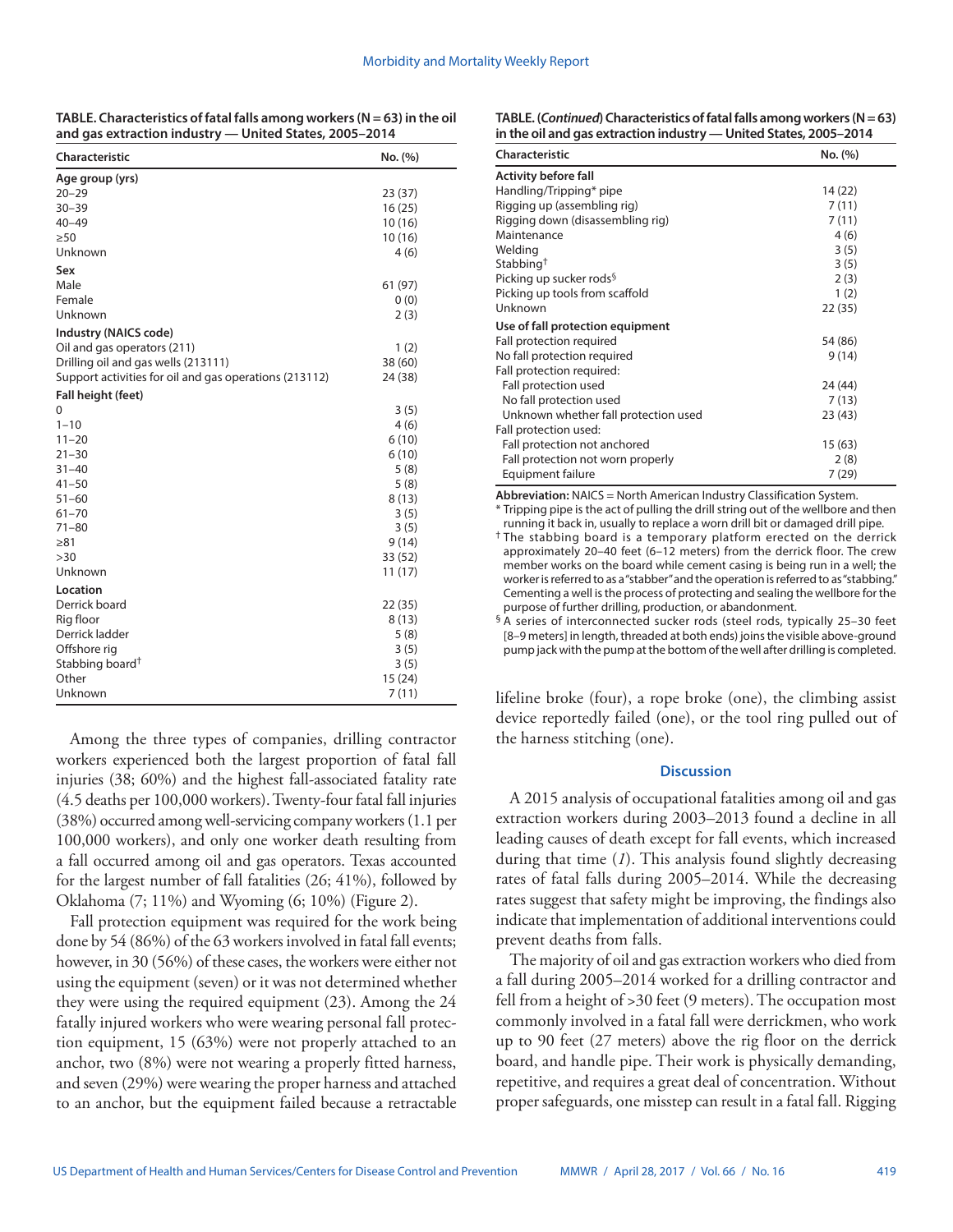

up and rigging down were identified as particularly hazardous activities; one reason for this might be the opportunity for miscommunication associated with the simultaneous movements of large equipment, vehicles, and workers that occur during the these activities (*4*).

In 86% of fatal falls in this series, fall protection was required by regulation, but it was not used, was used improperly, or the equipment failed. Among the 24 fatal falls where fall protection was used, 15 (63%) workers were wearing a harness, but they fell because their harness was not attached to an anchor point. In several of these cases, a visual or verbal check between the driller and the derrickman before drilling operations began might have prevented the fall. This check would ensure that the derrickman remembers to connect his fall protection harness to both his self-retracting lifeline and a restraint system on the derrick board. Workers must also be fitted for the proper size harness and trained in proper donning of their personal fall protection equipment (*5*). Fall protection equipment should **FIGURE 2. Fatalities resulting from falls in the oil and gas extraction industry (N = 63), by state — United States, 2005–2014**



be checked daily, and equipment that is worn, heavily soiled, or damaged should be removed from service and destroyed to prevent future use. The NIOSH rig check form for harnesses and lanyards can be used to ensure inspection is thorough and that only undamaged fall protection equipment is available for use (*6*).

The findings in this report are subject to at least three limitations. First, the dataset did not contain worker fatalities that occurred outside of OSHA's jurisdiction, such as self-employed workers, which might have resulted in an underestimate of worker fall fatalities. Second, case descriptions were the primary source of information, but they provided varying levels of detail, resulting in missing information for some variables. Finally, revisions to the Occupational Injury and Illness Classification System coding system for the event type categories occurred in 2011, and might have led to differences in the way fall fatalities were coded.

Measures in fall prevention should target derrickmen and workers engaged in rigging up and rigging down activities. Employers should first consider how to eliminate or control fall hazards using engineering controls such as automated rig technologies that allow drill pipe to be handled from the rig floor, thereby eliminating the need to work from the derrick board. Where engineering controls are not feasible, administrative controls can be implemented to ensure that derrickmen and other workers remember to anchor themselves while working at heights (*7*). Finally, training in the proper use and fit of personal protective equipment can protect workers from falls (*5*). A fall protection plan containing these processes should be available and understandable to workers, and able to be